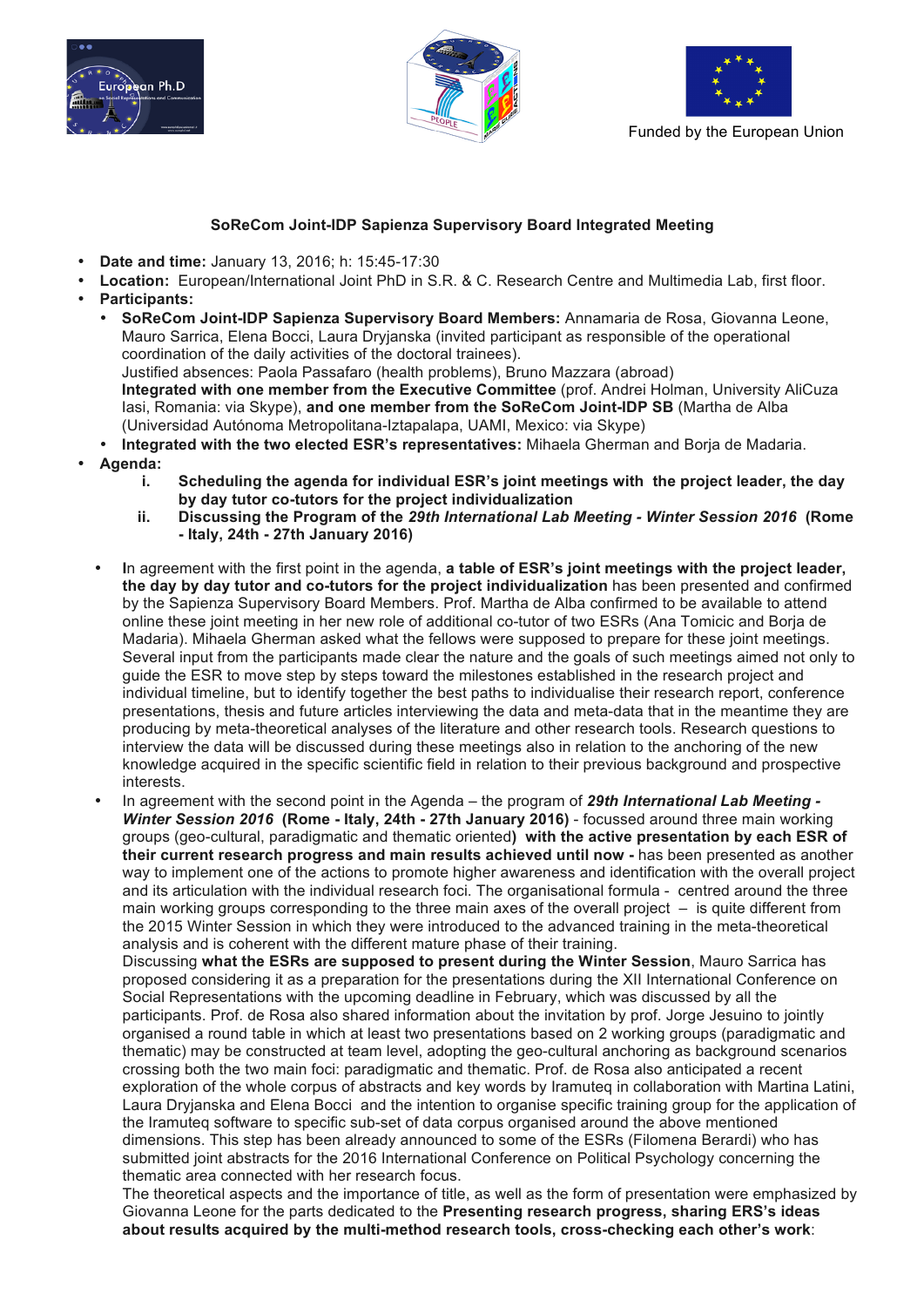





Funded by the European Union

Working groups focused on:

- a) "Mapping the impact and dissemination of the social representation theory across different geo-cultural contexts":
	- *"Europe": the homeland* by Ana Tomicic (Croatia)
	- *"Latin America": the most fertilised scenario* by Teresa Forte (Portugal)
	- *"North-America and other continents (Oceania, Asia, Africa), the new emerging scenarios"* by Mihaela Alexandra Gherman (Romania)
- b) "Genesis and development of the different paradigmatic approaches in more than years of social representation theory: mapping theory, methods, thematic areas and applications"
	- *the "Structural paradigmatic approach"* by Ioana Guralic (Romania)
	- *the "Socio-dynamic paradigmatic approach"* by Marija Adela Gjorgjioska (*Macedonia)*
	- *the "Anthropological and ethnographic paradigmatic approach" ethnographic paradigmatic approach"* by Laura Arhiri (Romania)
	- *the "Dialogical, conversational and narrative paradigmatic approaches"* by Maryia Kukharava (Belorussia)
	- *the "Modelling paradigmatic approach"* by Agnese Pastorino (Italia)
- c) "Taking stock of the Social Representations literature in various thematic fields of application":
	- *"Science, Social Representations and Communication"* by Aminat Ramazanova (Russia)
		- *"Social Representations and Environment*" by Borja De Madaria Escudero (Spain)
	- *"Social Representations, Economy, Advertising, Marketing and Organizational Contexts*" b*y* Gabriela Monica Panzaru (Romania)
	- "*Social Representations, Community & Health"* by Carlo Filiberto Aguilar (Mexico)
	- *"Social Representations & Politics: Multidimensional identities, intergroup relations, social movements and active minorities"* by Filomena Berardi (Italia)

 Each working group is followed by discussion with the members of Sapienza Supervisory Board and all the participants (including the SoReCom Joint IDP fellows and the other doctoral trainees enrolled in the European/International joint PhD , including those enrolled in their first year from Canada, Mexico, Brazil, Romania, Portugal, and in the second year.

Indeed the program will start introducing the new participants recently enrolled in the program and with a presentation of the project leader about the "*Taking a stock of the SoReCom Joint-IDP research progress and next milestones to be achieved",* followed by a joint intervention aimed at *Presenting the current status of the new platform of the SoReCom "A.S. de Rosa" @-***library** by dr. Laura Dryjanska and Tania Santos (as first tester-user of the new platform).

On the second day a Key lecture by Jorge Jesuino (I.S.C.T.E.-IUL, Lisbon Portugal) entitled "**Serge Moscovici and the trans-disciplinary thinking"** will bring to the scientific program the reflection on the added value of the wide trans disciplinary horizon and the heuristic power of the Social Representation theory in the contemporary scenario of social science dealing with Nature, Culture and Science.

The program for the SoReCom Joint-IDP ESRs will be enriched by a session lead by an expert (Christofer Namurach) from the non academic partner (Contatto Lavoro) with a seminar on transferable skills entitles: **"Personal and organizational branding strategies through the web 2.0: focus on the social representations of people and organization in the digital world**".

The third day will be dedicated to introducing the European PhD research trainees enrolled in the first year of the program in the basic training on the meta-theoretical analysis, starting from a session entitles "*From the bibliographic repertory to the meta-theoretical analysis repertory and @-Library: How to perform a meta-theoretical analysis*. *Session reserved to research trainees enrolled in the 1st year of the European/International Joint PhD in S.R. & C.* ". It will be followed by a session aimed at presenting *"Sharing expertise on metatheoretical analysis: a challenging example".*

The scientific program, enriched by the scientific texts, complementary didactic materials and sources for bibliometric tools are already available on the website at the link: http://www.europhd.eu/html/\_onda02/07/31.01.00.00.shtml and the participants in the event can download the text to be read in advance the event.

At the end, **the next meeting of the SoReCom Joint-IDP Sapienza Supervisory Board Integrated Meeting**

was scheduled **for Monday, February 1, 2016 h: 15:30- 17:00**

### **Agenda:**

- **i. Monitoring the current status of the individual and overall research progress.**
- **ii. How to achieve the project's milestones**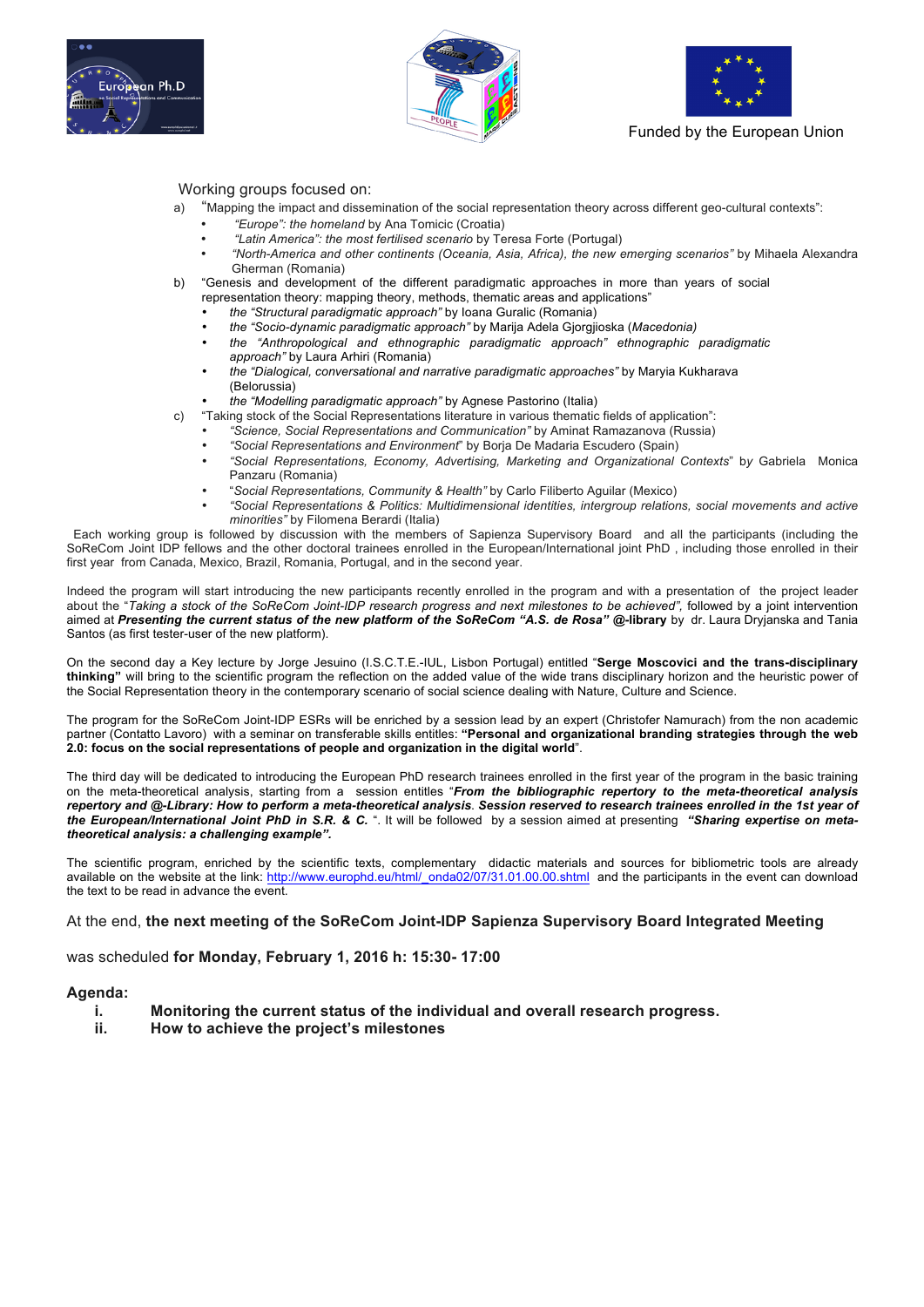





# Funded by the European Union

#### **So.Re.Com. Joint-IDP ESR info tutor and co-tutors and respective functions**

|                | <b>Surname</b><br><b>Name</b>             | <b>Nationality</b> | <b>Italian Mobile</b><br><b>Phone Number</b> | Institutional e-<br>mail                          | <b>Research Project</b>                                                                                                                                 | <b>Sapienza Tutors</b><br>(project leader, day by day supervisor and co-tutors)<br>Abroad co-tutor for secondment period            | <b>Scheduled day/time</b><br>for formal monthly supervising meeting                                           |
|----------------|-------------------------------------------|--------------------|----------------------------------------------|---------------------------------------------------|---------------------------------------------------------------------------------------------------------------------------------------------------------|-------------------------------------------------------------------------------------------------------------------------------------|---------------------------------------------------------------------------------------------------------------|
| 1              | Ramazanova<br>Aminat                      | Russia             | 324 9022007                                  | aminat.ramazano<br>va@uniroma1.it                 | "Science.<br>Social<br>Representations<br>and<br>Communication"                                                                                         | Annamaria de Rosa*, Laura Dryjanska**,<br>Mauro Sarrica***.<br>Jian Guan, Siyu Sun**** (University of Nankai, China)                | h: 9:30-10:00<br>17 Feb (Tue); 23 March (Wed): 13 April (Wed); 11<br>May (Wed); 14 June (Tue); 12 July (Tue)  |
| $\overline{2}$ | <b>Miquel Aquilar</b><br>Carlos Filiberto | Mexico             | 342 9623424                                  | carlosfiliberto.mig<br>uelaguilar@uniro<br>ma1.it | "Social<br>Representations,<br>Community and Health"                                                                                                    | Annamaria de Rosa*, Laura Dryjanska**,<br>Mauro Sarrica***.<br>Susana Seidmann**** (University of Belgrano, Argentina)              | h: 10:00-10:30<br>17 Feb (Tue); 23 March (Wed): 13 April (Wed); 11<br>May (Wed); 14 June (Tue); 12 July (Tue) |
| 3              | Arhiri<br>Laura                           | Romania            | 351 0151773                                  | laura.arhiri@unir<br>oma <sub>1.it</sub>          | "Anthropological<br>and<br>ethnographic paradigmatic<br>approach"                                                                                       | Annamaria de Rosa*, Laura Dryjanska**,<br>Giovanna Leone***.<br>Martha De Alba**** (UAMI, Mexico)                                   | h: 10:30-11:00<br>17 Feb (Tue); 23 March (Wed): 13 April (Wed); 11<br>May (Wed); 14 June (Tue); 12 July (Tue) |
|                | Berardi<br>Filomena                       | Italy              | 389 5360576                                  | filomena berardi<br>@uniroma1.it                  | "Social Representations &<br>Multidimensional<br>Politics:<br><i>identities.</i><br>intergroup<br>relations, social movements<br>and active minorities" | Annamaria de Rosa*, Laura Dryjanska**,<br>Giovanna Leone***.<br>Juan Perez, Maria Molpeceres**** ( University of Valencia<br>Spain) | h: 11:00-11:30<br>17 Feb (Tue); 23 March (Wed): 13 April (Wed); 11<br>May (Wed); 14 June (Tue); 12 July (Tue) |
| 5              | Gherman<br>Mihaela Alexandra              | Romania            | 351 1044895                                  | mihaela-<br>alexandra.gherm<br>an@uniroma1.it     | "North-America and other<br>continents (Oceania, Asia,<br>Africa)"                                                                                      | Annamaria de Rosa*, Laura Dryjanska**,<br>Elena Bocci***.<br>Lilian Negura**** (University of Ottawa, Canada)                       | h: 12:00-12:30<br>17 Feb (Tue); 23 March (Wed): 13 April (Wed); 11<br>May (Wed); 14 June (Tue); 12 July (Tue) |
| 6              | Forte<br>Teresa                           | Portugal           | 327 4616810                                  | teresa.n.f@hotm<br>ail.com                        | "Latin America"                                                                                                                                         | Annamaria de Rosa*, Laura Dryjanska**,<br>Elena Bocci***.<br>Brigido Camargo**** (UFSC, Florianopolis, Brasil)                      | h: 12:30-13:00<br>17 Feb (Tue); 23 March (Wed): 13 April (Wed); 11<br>May (Wed); 14 June (Tue); 12 July (Tue) |
| $\overline{7}$ | Panzaru<br>Gabriela                       | Romania            | 342 8564457                                  | gabrielamonica.p<br>anzaru@uniroma<br>$1.$ it     | "Social<br>Representations,<br>Economy,<br>Advertising,<br>Marketing<br>and<br>Organizational Contexts"                                                 | Annamaria de Rosa*, Laura Dryjanska**,<br>Elena Bocci***.<br>Erich Kirchler**** (University of Vienna, Austria)                     | h: 13:00-13:30<br>17 Feb (Tue); 23 March (Wed): 13 April (Wed); 11<br>May (Wed); 14 June (Tue); 12 July (Tue) |
| 8              | Kukharava<br>Maryia                       | Belorussia         | 320 4115156                                  | maryia.kukharav<br>a@uniroma1.it                  | "Dialogical,<br>conversational<br>and narrative paradigmatic<br>approaches"                                                                             | Annamaria de Rosa*, Laura Dryjanska**,<br>Bruno Mazzara***.<br>Radim Marada **** (University of Brno, Czech Republic)               | h: 14:00-14:30<br>17 Feb (Tue); 23 March (Wed): 13 April (Wed); 11<br>May (Wed); 14 June (Tue); 12 July (Tue) |
| 9              | Giorgiioska<br>Mariia Adela               | Macedonia          | 345 918 8061                                 | MarijaAdela.Gjor<br>gjioska@uniroma<br>$1.$ it    | "Socio-dynamic paradigmatic<br>approach"                                                                                                                | Annamaria de Rosa*, Laura Dryjanska**,<br>Bruno Mazzara***.<br>Alain Clemence **** (University of Lausanne, Switzerland)            | h: 14:30-15:00<br>17 Feb (Tue); 23 March (Wed): 13 April (Wed); 11<br>May (Wed); 14 June (Tue); 12 July (Tue) |